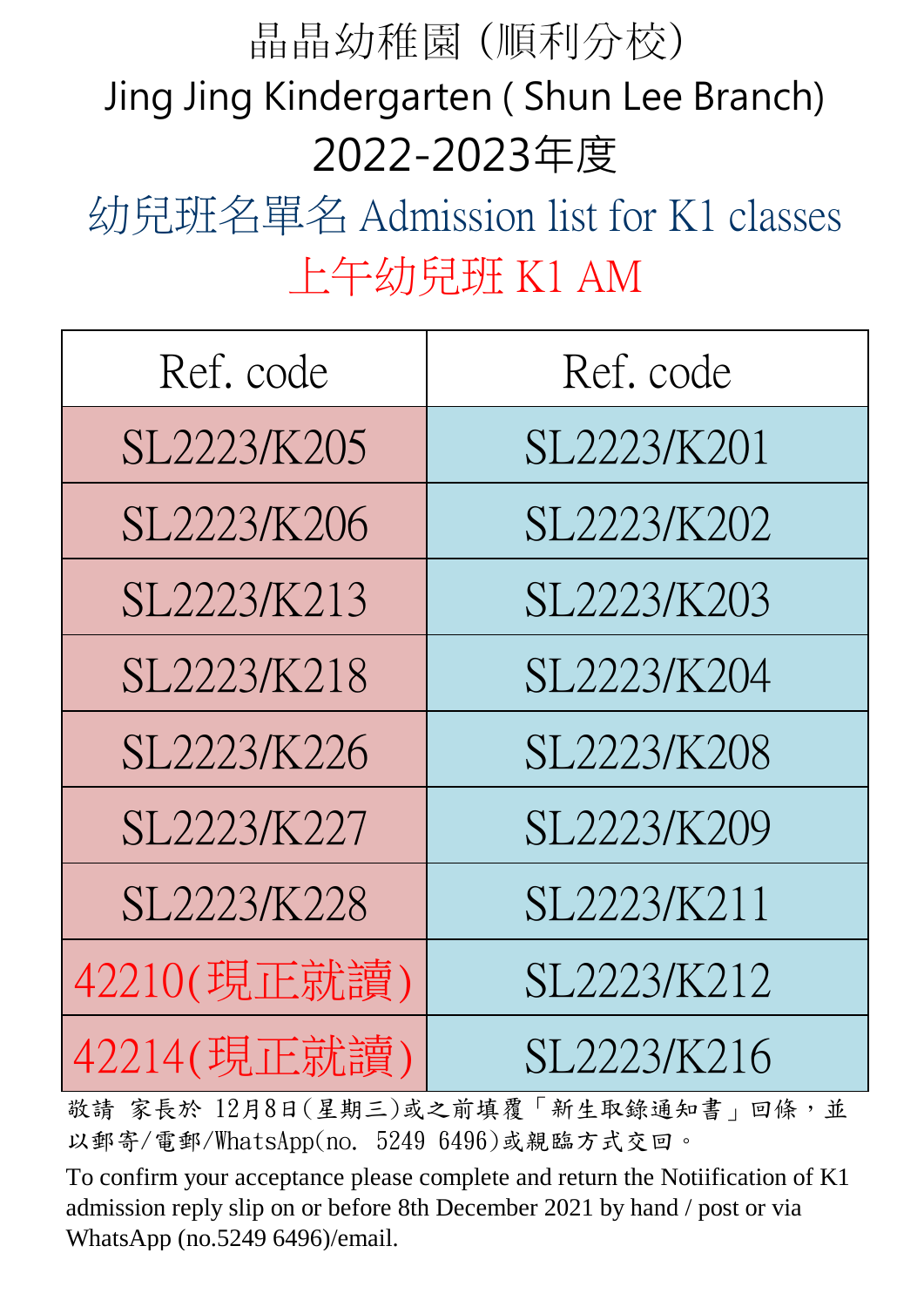## 2022-2023年度 晶晶幼稚園 (順利分校) Jing Jing Kindergarten ( Shun Lee Branch)

幼兒班名單名 Admission list for K1 classes 上午幼兒班 K1 AM

| Ref. code   | Ref. code   |
|-------------|-------------|
| 42215(現正就讀) | SL2223/K217 |
| 42216(現正就讀) | SL2223/K219 |
| 42218(現正就讀) | SL2223/K223 |
| 42222(現正就讀) | SL2223/K224 |
| 42224(現正就讀) | SL2223/K225 |
| 42232(現正就讀) | SL2223/K229 |
| 42233(現正就讀) | 42211(現正就讀) |
| 42253(現正就讀) | 42213(現正就讀) |
| 42212(現正就讀) | 42219(現正就讀) |
| 42228(現正就讀) | 42220(現正就讀) |

故請 家長於 12月8日(星期三)或之前填覆「新生取錄通知書」回條,並 以郵寄/電郵/WhatsApp(no. 5249 6496)或親臨方式交回。

To confirm your acceptance please complete and return the Notiification of K1 admission reply slip on or before 8th December 2021 by hand / post or via WhatsApp (no.5249 6496)/email.